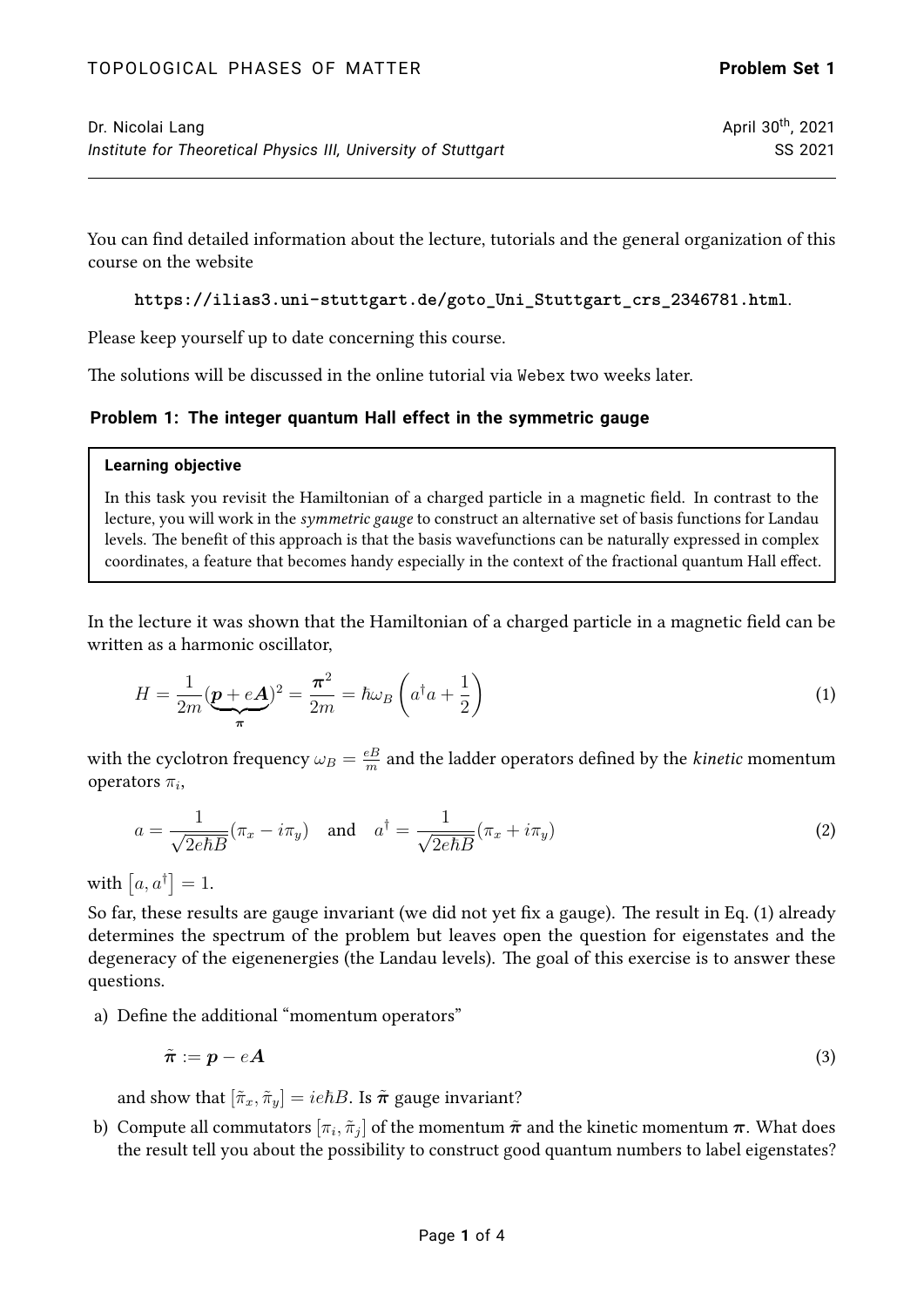c) Show that by fixing the symmetric gauge

$$
\mathbf{A} := -\frac{1}{2}\mathbf{r} \times \mathbf{B} = -\frac{yB}{2}\mathbf{e}_x + \frac{xB}{2}\mathbf{e}_y \tag{4}
$$

all commutators  $[\pi_i,\tilde{\pi}_j]$  vanish.

Then define the additional ladder operators

$$
b := \frac{1}{\sqrt{2e\hbar B}} (\tilde{\pi}_x + i\tilde{\pi}_y) \quad \text{and} \quad b^\dagger = \frac{1}{\sqrt{2e\hbar B}} (\tilde{\pi}_x - i\tilde{\pi}_y)
$$
 (5)

and show that  $\bigl[ b , b^\dagger \bigr] = 1$  and  $[a, b] = 0.$ 

d) Write down the eigenstates of Hamiltonian Eq. [\(1\)](#page-0-0) and label them with appropriate quantum numbers  $n\in\mathbb{N}_0$  for  $a^\dagger a$  and  $m\in\mathbb{N}_0$  for  $b^\dagger b.$  Which states are energetically degenerate?

Now that you formally derived a full basis set for each Landau level  $n = 0, 1, 2, \ldots$ , you can construct these states in real space. To do so, it is convenient to switch to complex coordinates:

$$
z := x - iy \quad \text{and} \quad \bar{z} := x + iy \tag{6}
$$

(The unconventional sign makes the functions below holomorphic instead of antiholomorphic.)

With the complex (Wirtinger) derivatives

$$
\partial := \frac{1}{2} (\partial_x + i \partial_y) \quad \text{and} \quad \bar{\partial} := \frac{1}{2} (\partial_x - i \partial_y) \tag{7}
$$

it follows  $\partial z = \bar{\partial}\bar{z} = 1$  and  $\partial \bar{z} = \bar{\partial}z = 0$ . A function of complex variables is then holomorphic (= satisfies the Cauchy-Riemann equations) if and only if  $\bar{\partial}f = 0$ , i.e.,  $f = f(z)$ .

- e) Use  $p_i = -i\hbar\partial_i$  and the symmetric gauge for  $\bm A$  to express the ladder operators  $a,$   $a^\dagger,$   $b,$   $b^\dagger$  in terms of  $\partial$ ,  $\bar{\partial}$ , z, and  $\bar{z}$ .
- f) Show that the wavefunctions in the lowest Landau level (LLL)  $n = 0$  take the form

<span id="page-1-0"></span>
$$
\langle z, \bar{z} | \Psi_{\text{LLL}} \rangle = \Psi_{\text{LLL}}(z, \bar{z}) = f(z) e^{-z\bar{z}/4l_B^2}
$$
\n(8)

with an arbitrary holomorphic function  $f(z); l_B = \sqrt{\frac{\hbar}{eB}}$  denotes the magnetic length.

g) Derive now the real space representation  $\langle z, \bar{z}|n = 0, m = 0 \rangle$  for the LLL state with  $m = 0$  and show that in general

<span id="page-1-1"></span>
$$
\langle z, \bar{z} | n = 0, m \rangle = \Psi_{\text{LLL},m}(z, \bar{z}) \propto \left(\frac{z}{l_B}\right)^m e^{-|z|^2/4l_B^2}.
$$
\n(9)

How does this relate to the result in Eq. [\(8\)](#page-1-0)? (Recall your course on complex analysis.)

h) Show that in the LLL, m labels angular momentum eigenstates for rotations in the  $x$ -y-plane.

(Hint: Write the generator of rotations in terms of  $\partial$  and  $\bar{\partial}$  and use Eq. [\(9\)](#page-1-1).)

Why is a single quantum number sufficient to specify the angular momentum eigenstates?

Now that you have the real space wavefunctions at hand (at least for the LLL; but at this point it should be clear how to construct the wavefunctions for higher Landau levels), you can derive the degeneracy of the Landau levels.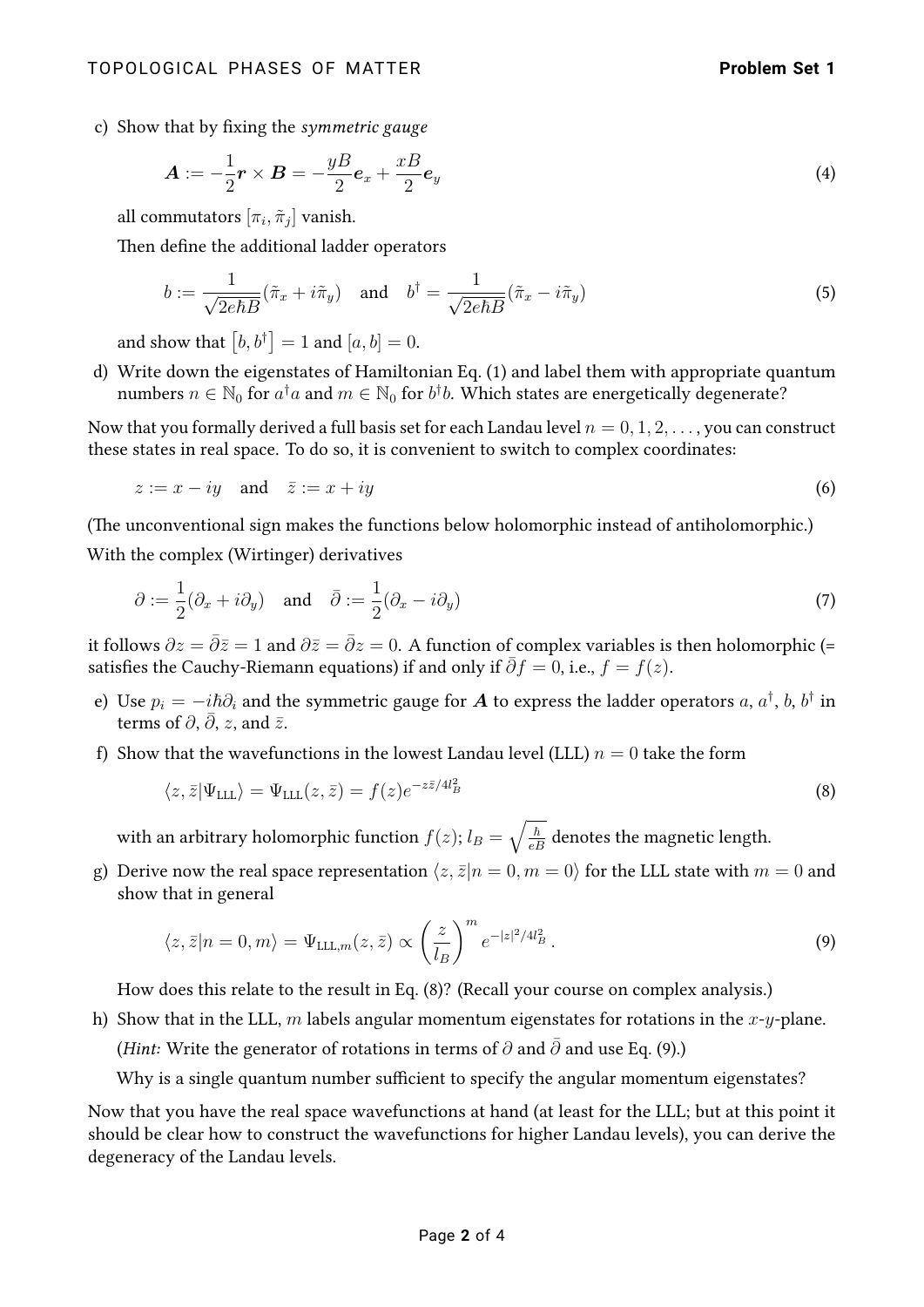i) Show that the extension of the LLL wavefunctions Eq. [\(9\)](#page-1-1) is given by the radius  $r =$ √  $2m\,l_B$  and use this result to compute the number of independent states in the LLL in a disc shaped region of radius  $R$ ; show that there is one state per quantum of flux in the LLL. Compare this result to the one derived in the lecture in the Landau gauge.

## **Problem 2: Berry phase of a spin in a magnetic field**

### **Learning objective**

In the lecture we introduced on very general grounds the concepts of Berry connection, Berry curvature, Berry phase and the Chern number. The simplest model to observe these concepts in action is a single  $\mathrm{spin}\text{-}\frac{1}{2}$  in a slowly varying magnetic field. In this task, you will study this example in detail.

Consider a spin- $\frac{1}{2}$  with Hilbert space  $\mathcal{H}=\mathbb{C}^2$  in a external magnetic field  $\bm{B}$  with Hamiltonian

<span id="page-2-0"></span>
$$
H = -\mathbf{B} \cdot \boldsymbol{\sigma} + B \quad \text{with} \quad B = |\mathbf{B}| \tag{10}
$$

where  $\bm{\sigma}=(\sigma_x,\sigma_y,\sigma_z)^T$  the vector of Pauli matrices. We consider  $\bm{B}=\bm{\Gamma}$  as tunable parameters so that the parameter space is isomorphic to  $\mathbb{R}^3$  ("the space of magnetic fields at the position of the spin") and parametrize  $B$  with spherical coordinates,

$$
B = B \begin{pmatrix} \sin \theta \cos \phi \\ \sin \theta \sin \phi \\ \cos \theta \end{pmatrix} . \tag{11}
$$

a) Write the Hamiltonian Eq. [\(10\)](#page-2-0) as a 2  $\times$  2-matrix that parametrically depends on  $\theta$ ,  $\phi$ , and B. Compute its spectrum and show that the eigenstates can be written as

$$
|n_{+}(\boldsymbol{B})\rangle = \begin{pmatrix} e^{-i\phi}\cos(\theta/2) \\ \sin(\theta/2) \end{pmatrix} \text{ and } |n_{-}(\boldsymbol{B})\rangle = \begin{pmatrix} e^{-i\phi}\sin(\theta/2) \\ -\cos(\theta/2) \end{pmatrix}.
$$
 (12)

For which parameters **B** is the ground state  $|n_{+}(B)\rangle$  well-defined?

b) Consider only parameters for which the ground state  $|n_{+}(B)\rangle$  is well-defined and compute the Berry connection  ${\cal A}_i^{[+]}=-i\bra{n_+({\bm B})}\partial_i\ket{n_+({\bm B})}$  in spherical coordinates  $i\in\{B,\theta,\phi\}.$  Then show that the only non-vanishing term of the Berry curvature is

$$
\mathcal{F}_{\theta\phi}^{[+]} = -\frac{\sin(\theta)}{2} \,. \tag{13}
$$

- c) Make the gauge transformation  $\ket{\tilde{n}_+(\bm{B})} := e^{i\phi}\ket{n_+(\bm{B})}$ . For which parameters is this gauge well-defined? Compute again the Berry connection and the Berry curvature and compare your results with b).
- d) Show that the Berry curvature for the ground state manifold reads in *cartesian coordinates*  $R_i$ with labels  $i, j \in \{x, y, z\}$

<span id="page-2-1"></span>
$$
\mathcal{F}_{ij}^{[+]}(B) = \varepsilon_{ijk} g \frac{B_k}{B^3} \quad \text{with} \quad g = -\frac{1}{2} \,. \tag{14}
$$

This is the field strength of a *magnetic monopole* at  $B = 0$  with charge g (in parameter space, not in real space!).